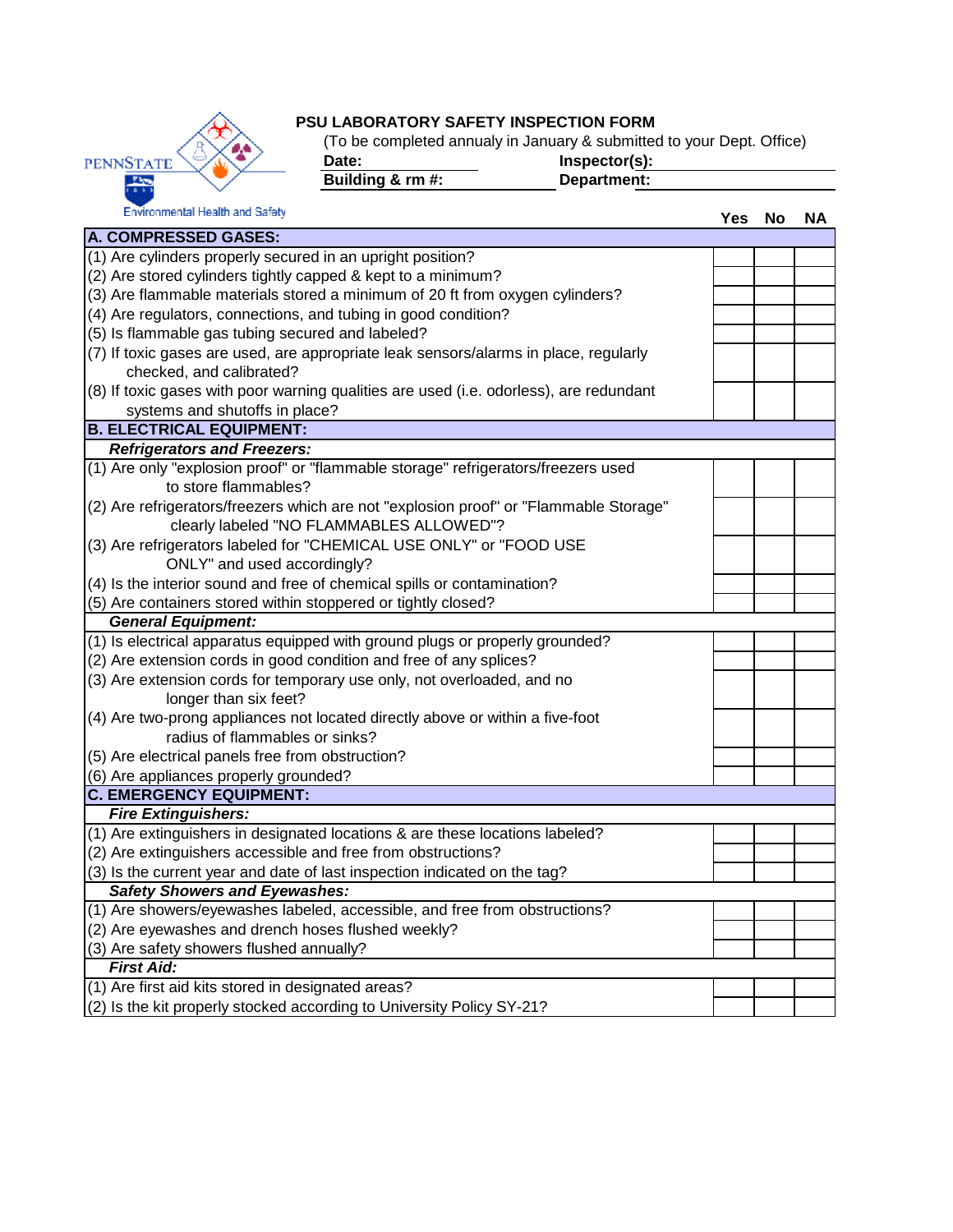| <b>D. HAZARDOUS SUBSTANCES:</b>                                                     |  |  |
|-------------------------------------------------------------------------------------|--|--|
| <b>Chemical Storage:</b>                                                            |  |  |
| (1) Has chemical inventory been updated annually?                                   |  |  |
| (2) Are chemicals dated upon receipt?                                               |  |  |
| (3) Are chemical containers labeled, capped, and in good condition?                 |  |  |
| (4) Is the storage of chemicals on, above, or next to a desk avoided?               |  |  |
| (5) Are all corrosive chemicals stored below "eye level"?                           |  |  |
| (6) Are chemicals segregated by hazard (organics away from oxidizers,               |  |  |
| flammables away from acids)?                                                        |  |  |
| (7) Is chemical storage kept to a minimum?                                          |  |  |
| <b>Solvent Storage:</b>                                                             |  |  |
| (1) Is excess solvent stored in approved safety cans or solvent storage             |  |  |
| cabinets and not placed high on shelving?                                           |  |  |
| (2) Are approved safety cans equipped with self-closing lids and are flame          |  |  |
| arrestors intact?                                                                   |  |  |
| (3) Are safety can lids closed?                                                     |  |  |
| (4) Are safety cans/wash bottles properly labeled?                                  |  |  |
| <b>Infectious/Chemical Waste:</b>                                                   |  |  |
| (1) Are waste containers labeled and chemical compositions identified?              |  |  |
| (2) Are waste areas inspected weekly and documentation maintained?                  |  |  |
| (3) Is waste stored in secondary containment?                                       |  |  |
| (4) Have waste area overseer and Supervisor been designated?                        |  |  |
| (5) Is total volume of all chemical waste < 55 gallons?                             |  |  |
| (6) Has the self audit been conducted annually?                                     |  |  |
| (7) Are biohazard containers properly used where needed (i.e. autoclave             |  |  |
| bags, sharps containers)?                                                           |  |  |
| Laboratory Hoods/Local Exhaust:                                                     |  |  |
| (1) Are exhaust hoods working properly? (Confirm date of last inspection).          |  |  |
| (2) Do hood sashes open/close properly and is glass intact?                         |  |  |
|                                                                                     |  |  |
| (3) Is hood free of excess chemical storage/equipment?                              |  |  |
| (4) Are hood sashes down (panels closed) when not accessing?                        |  |  |
| <b>E. PROTECTIVE EQUIPMENT:</b>                                                     |  |  |
| <b>Personal Equipment:</b>                                                          |  |  |
| (1) Are safety glasses with side shields worn as required?                          |  |  |
| (2) Are substantial shoes worn with no sandals or open toes?                        |  |  |
| (3) Is protective clothing worn while working at benches?                           |  |  |
| (4) Are gloves selected and worn according to hazard?                               |  |  |
| (5) Are chemical splash goggles/face shields worn when appropriate?                 |  |  |
| <b>Other Equipment:</b>                                                             |  |  |
| (1) Is proper protective equipment in place (shields, guards, warning sigs, etc?    |  |  |
| (2) Is secondary containment used for Hg use and storage?                           |  |  |
| <b>General Housekeeping:</b>                                                        |  |  |
| (1) Are aisles and exits free from obstructions?                                    |  |  |
| (2) Are benches/shelves not overloaded with unused equipment/chemicals?             |  |  |
| (3) Are no combustibles stored within three feet of the ceiling?                    |  |  |
| (4) Is no damaged glassware in use (i.e. broken or chipped)?                        |  |  |
| (5) Is lab apparatus properly assembled and used in a safe manner?                  |  |  |
| (6) Are bicycles not stored in lab?                                                 |  |  |
| <b>F. SIGNS:</b>                                                                    |  |  |
| (1) Are special hazard signs in place (i.e. lasers, cryogenic hazards, biohazards)? |  |  |
| (2) Are lab doors labeled and information up-to-date?                               |  |  |